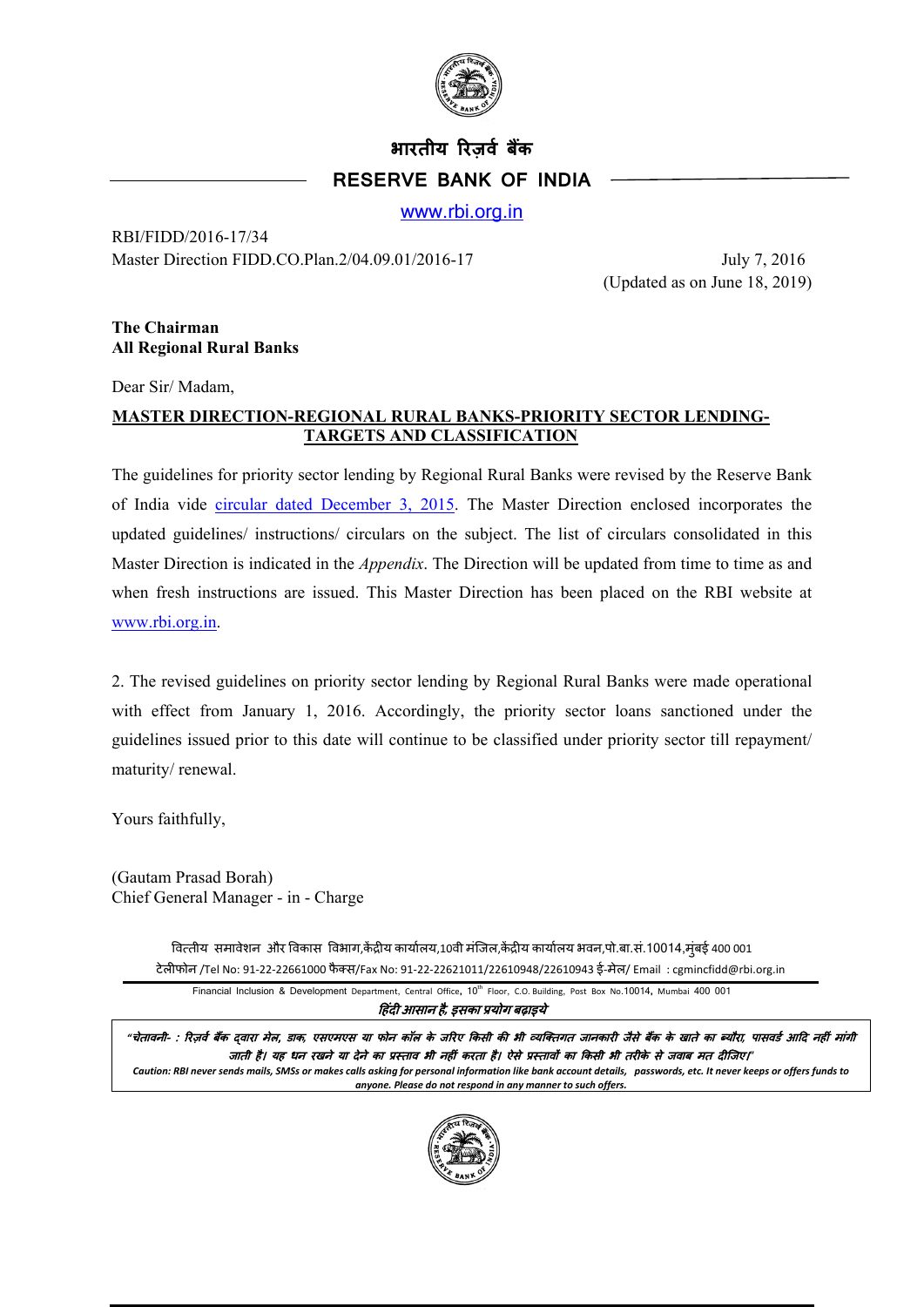## **Master Direction- Reserve Bank of India (Regional Rural Banks-Priority Sector Lending –Targets and Classification) Directions, 2016**

In exercise of the powers conferred by Sections 21 and 35 A of the Banking Regulation Act, 1949, the Reserve Bank of India being satisfied that it is necessary and expedient in the public interest to do so, hereby, issues the Directions hereinafter specified.

## **CHAPTER – I PRELIMINARY**

### **1. Short Title and Commencement**

(a) These Directions shall be called the Reserve Bank of India (Regional Rural Banks - Priority Sector Lending – Targets and Classification) Directions, 2016.

(b) These Directions shall come into effect on the day they are placed on the official website of the Reserve Bank of India.

## **2. Applicability**

The provisions of these Directions shall apply to every Regional Rural Bank (RRB) licensed to operate in India by the Reserve Bank of India.

## **3. Clarification:**

All other expressions unless defined herein shall have the same meaning as have been assigned to them under the Banking Regulation Act or the Reserve Bank of India Act, or any statutory modification or re-enactment thereto or as used in commercial parlance, as the case may be.

## **CHAPTER II CATEGORIES AND TARGETS UNDER PRIORITY SECTOR**

## **4. The categories under priority sector are as follows:**

- i. Agriculture
- ii. Micro, Small and Medium Enterprises (MSMEs)
- iii. Education
- iv. Housing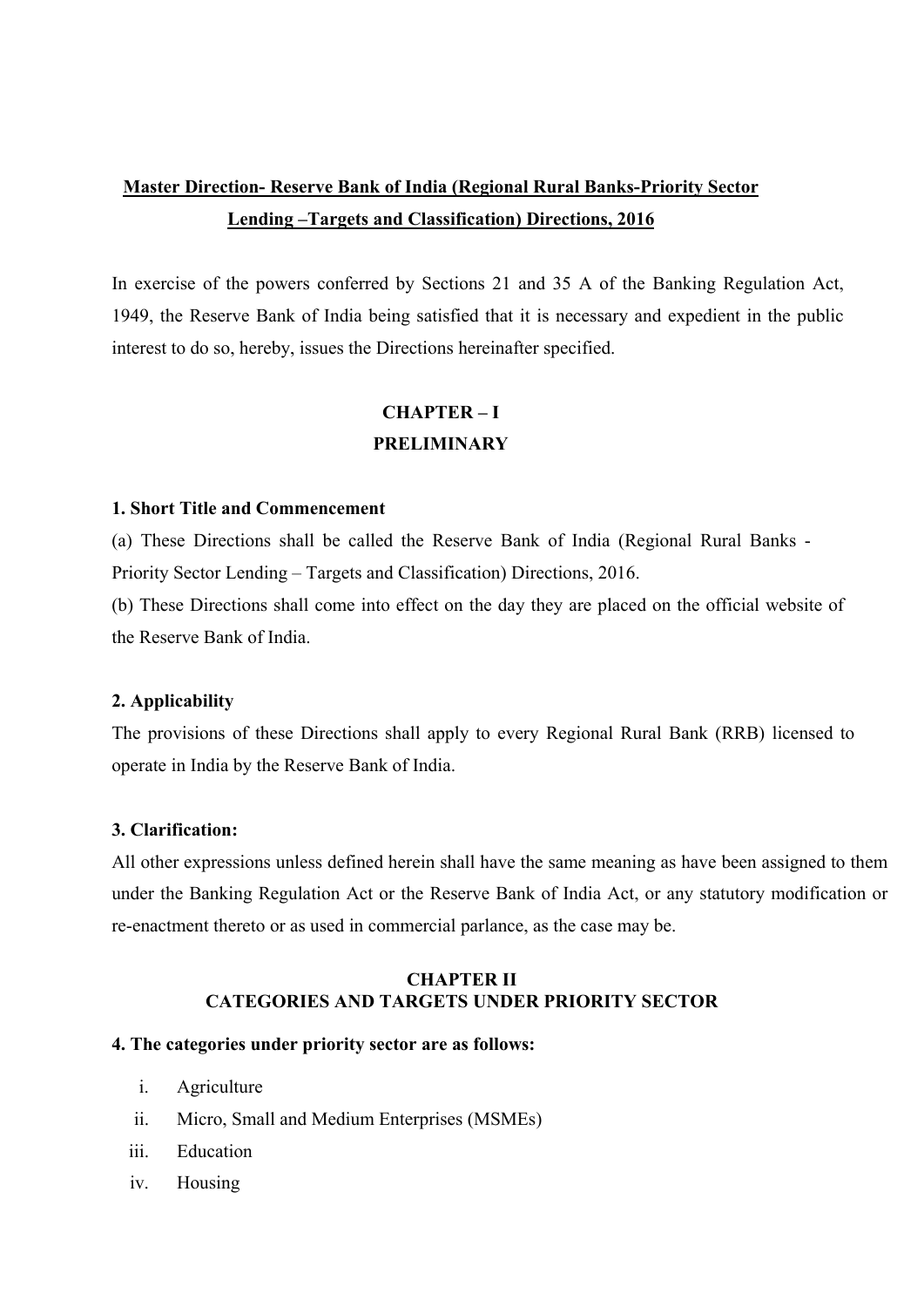- v. Social Infrastructure
- vi. Renewable Energy
- vii. Others

The details of eligible activities under the above categories are specified in Chapter III.

## **5. Targets /Sub-targets for Priority sector:**

RRBs will have a target of 75 per cent of their outstanding advances for priority sector lending and sub-sector targets as indicated in table below.

| <b>Categories</b>                 | <b>Targets</b>                    |  |
|-----------------------------------|-----------------------------------|--|
| <b>Total Priority Sector</b>      | 75 per cent of total outstanding* |  |
| Agriculture                       | 18 per cent of total outstanding  |  |
| <b>Small and Marginal Farmers</b> | 8 percent of total outstanding    |  |
| Micro Enterprises                 | 7.5 per cent of total outstanding |  |
| <b>Weaker Sections</b>            | 15 per cent of total outstanding  |  |

\* The overall Priority Sector target should be achieved across all prescribed categories viz. – Agriculture, MSME, Education, Housing, Social Infrastructure, Renewable Energy and Others. However, lending to Medium Enterprises, Social Infrastructure and Renewable Energy shall be reckoned for priority sector achievement only up to 15 per cent of total outstanding.

The computation of priority sector targets/sub-targets achievement will be based on the total outstanding as on the corresponding date of the preceding year.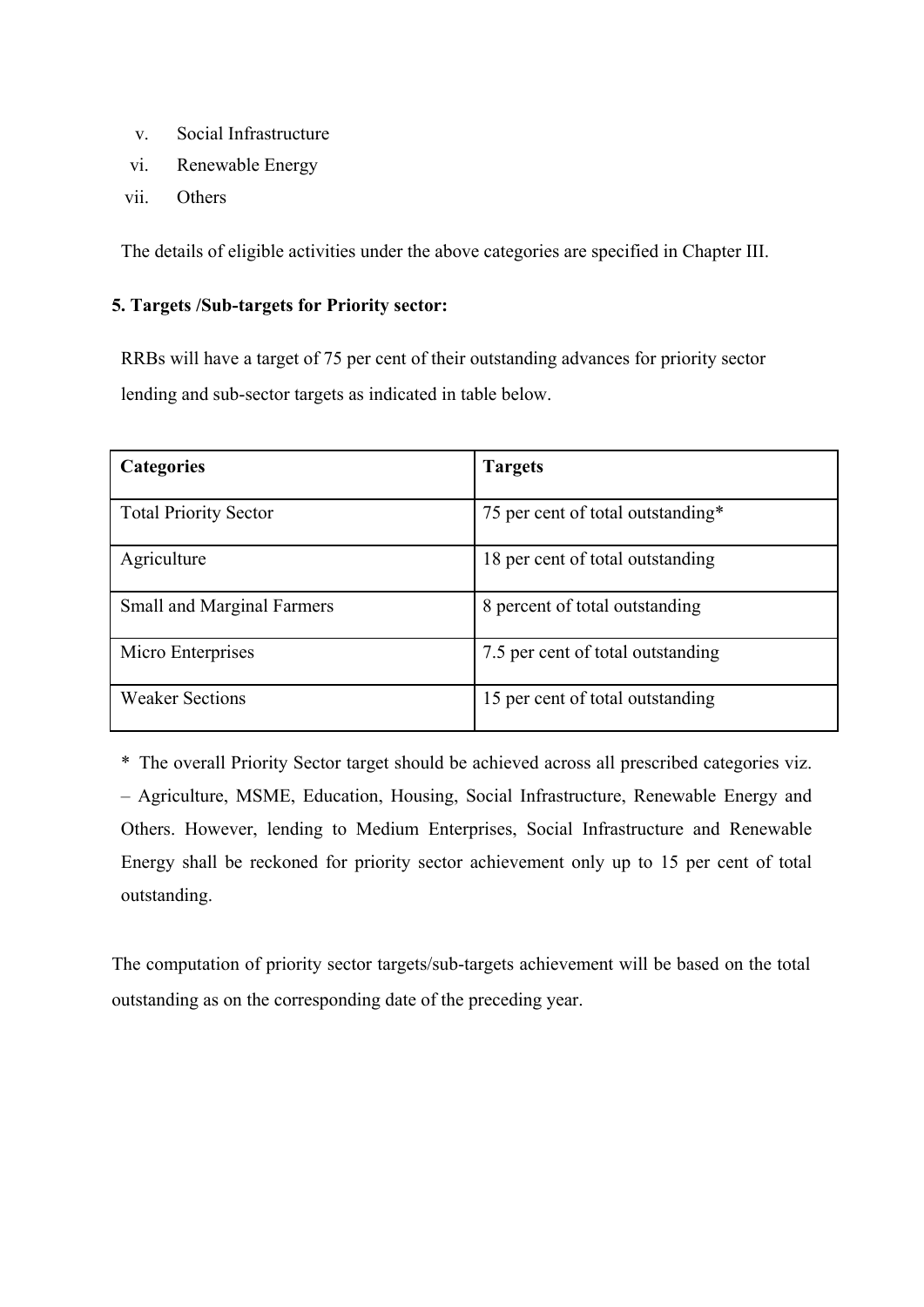## **CHAPTER III**

# **DESCRIPTION OF ELIGIBLE CATEGORIES UNDER PRIORITY SECTOR 6. Agriculture**

The lending to agriculture sector will be categorized as (i) Farm Credit (which will include short-term crop loans and medium/long-term credit to farmers) (ii) Agriculture Infrastructure and (iii) Ancillary Activities. A list of eligible activities under the three sub-categories is indicated below:

| 6.1 Farm credit | A. Loans to individual farmers [including Self Help Groups(SHGs) or Joint                                                                                                                                                                                                                                                                                                                                                  |  |  |
|-----------------|----------------------------------------------------------------------------------------------------------------------------------------------------------------------------------------------------------------------------------------------------------------------------------------------------------------------------------------------------------------------------------------------------------------------------|--|--|
|                 | Liability Groups (JLGs), i.e. groups of individual farmers, provided banks                                                                                                                                                                                                                                                                                                                                                 |  |  |
|                 | maintain disaggregated data of such loans], directly engaged in Agriculture                                                                                                                                                                                                                                                                                                                                                |  |  |
|                 | and Allied Activities, viz., dairy, fishery, animal husbandry, poultry, bee-<br>keeping and sericulture. This will include:<br>(i) Crop loans to farmers which will include traditional/non-traditional<br>plantations and horticulture, and, loans for allied activities.<br>(ii) Medium and long-term loans to farmers for agriculture and allied<br>activities (e.g. purchase of agricultural implements and machinery, |  |  |
|                 |                                                                                                                                                                                                                                                                                                                                                                                                                            |  |  |
|                 |                                                                                                                                                                                                                                                                                                                                                                                                                            |  |  |
|                 |                                                                                                                                                                                                                                                                                                                                                                                                                            |  |  |
|                 |                                                                                                                                                                                                                                                                                                                                                                                                                            |  |  |
|                 |                                                                                                                                                                                                                                                                                                                                                                                                                            |  |  |
|                 | loans for irrigation and other developmental activities undertaken in                                                                                                                                                                                                                                                                                                                                                      |  |  |
|                 | the farm, and developmental loans for allied activities.)                                                                                                                                                                                                                                                                                                                                                                  |  |  |
|                 | (iii) Loans to farmers for pre and post-harvest activities, viz.,                                                                                                                                                                                                                                                                                                                                                          |  |  |
|                 | weeding,<br>harvesting,<br>spraying,<br>sorting,<br>grading<br>and                                                                                                                                                                                                                                                                                                                                                         |  |  |
|                 | transporting of their own farm produce.                                                                                                                                                                                                                                                                                                                                                                                    |  |  |
|                 | (iv) Loans to farmers up to $\overline{\xi}$ 5 million against pledge/ hypothecation of                                                                                                                                                                                                                                                                                                                                    |  |  |
|                 | agricultural produce (including warehouse receipts) for a period not                                                                                                                                                                                                                                                                                                                                                       |  |  |
|                 | exceeding 12 months.                                                                                                                                                                                                                                                                                                                                                                                                       |  |  |
|                 | (v) Loans to distressed farmers indebted to non-institutional lenders.                                                                                                                                                                                                                                                                                                                                                     |  |  |
|                 | (vi) Loans to farmers under Kisan Credit Card Scheme.                                                                                                                                                                                                                                                                                                                                                                      |  |  |
|                 | (vii) Loans to small and marginal farmers for purchase of land for                                                                                                                                                                                                                                                                                                                                                         |  |  |
|                 | agricultural purposes.                                                                                                                                                                                                                                                                                                                                                                                                     |  |  |
|                 | B. Loans to corporate farmers, farmers' producer organizations/companies of<br>individual farmers, partnership firms and co-operatives of farmers directly<br>engaged in Agriculture and Allied Activities, viz., dairy, fishery, animal<br>husbandry, poultry, bee-keeping and sericulture up to an aggregate limit of $\bar{\tau}$<br>20 million per borrower. This will include:                                        |  |  |
|                 |                                                                                                                                                                                                                                                                                                                                                                                                                            |  |  |
|                 |                                                                                                                                                                                                                                                                                                                                                                                                                            |  |  |
|                 |                                                                                                                                                                                                                                                                                                                                                                                                                            |  |  |
|                 |                                                                                                                                                                                                                                                                                                                                                                                                                            |  |  |
|                 | (i) Crop loans to farmers which will include traditional/non-traditional                                                                                                                                                                                                                                                                                                                                                   |  |  |
|                 | plantations and horticulture, and, loans for allied activities.                                                                                                                                                                                                                                                                                                                                                            |  |  |
|                 | (ii) Medium and long-term loans to farmers for agriculture and allied                                                                                                                                                                                                                                                                                                                                                      |  |  |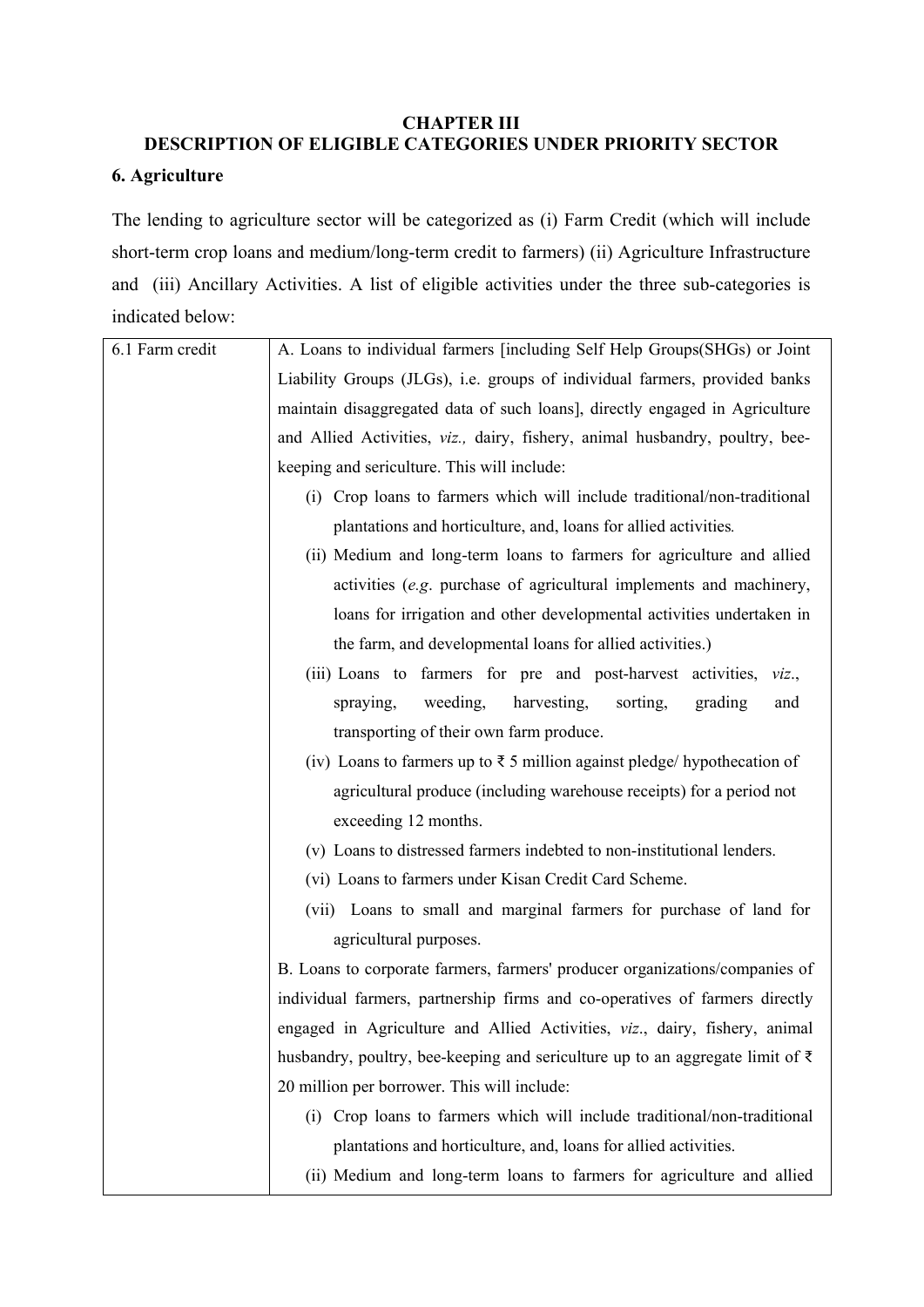|                  | activities (e.g. purchase of agricultural implements and machinery,                                                                         |  |  |  |
|------------------|---------------------------------------------------------------------------------------------------------------------------------------------|--|--|--|
|                  | loans for irrigation and other developmental activities undertaken in                                                                       |  |  |  |
|                  | the farm, and developmental loans for allied activities.)                                                                                   |  |  |  |
|                  | (iii) Loans to farmers for pre and post-harvest activities, viz., spraying,                                                                 |  |  |  |
|                  | weeding, harvesting, sorting, grading and transporting of their own                                                                         |  |  |  |
|                  | farm produce.                                                                                                                               |  |  |  |
|                  | (iv) Loans up to $\bar{\tau}$ 5 million against pledge/hypothecation of agricultural                                                        |  |  |  |
|                  | produce (including warehouse receipts) for a period not exceeding 12                                                                        |  |  |  |
|                  | months.                                                                                                                                     |  |  |  |
| 6.2. Agriculture | i) Loans for<br>construction of storage<br>facilities<br>(warehouses,<br>market yards, godowns and silos) including cold storage units/cold |  |  |  |
| infrastructure   | storage chains designed to store agriculture produce/products,                                                                              |  |  |  |
|                  | irrespective of their location.                                                                                                             |  |  |  |
|                  | ii) Soil conservation and watershed development.                                                                                            |  |  |  |
|                  | iii) Plant tissue culture and agri-biotechnology, seed production,                                                                          |  |  |  |
|                  | production of bio-pesticides, bio-fertilizer, and vermi composting.                                                                         |  |  |  |
|                  | For the above loans, an aggregate sanctioned limit of $\bar{\tau}$ 1 billion per                                                            |  |  |  |
|                  | borrower from the banking system, will apply.                                                                                               |  |  |  |
| 6.3. Ancillary   | (i) Loans up to $\bar{\tau}$ 50 million to co-operative societies of farmers for                                                            |  |  |  |
| activities       | disposing of the produce of members.                                                                                                        |  |  |  |
|                  | (ii) Loans for setting up of Agriclinics and Agribusiness Centres.                                                                          |  |  |  |
|                  | (iii) Loans for Food and Agro-processing up to an aggregate                                                                                 |  |  |  |
|                  | sanctioned limit of $\bar{\tau}$ 1 billion per borrower from the banking                                                                    |  |  |  |
|                  | system.                                                                                                                                     |  |  |  |
|                  | (iv) Loans to Custom Service Units managed by individuals,                                                                                  |  |  |  |
|                  | institutions or organizations who maintain a fleet of tractors,                                                                             |  |  |  |
|                  | bulldozers, well-boring equipment, threshers, combines, etc., and                                                                           |  |  |  |
|                  | undertake farm work for farmers on contract basis.                                                                                          |  |  |  |
|                  |                                                                                                                                             |  |  |  |

For the purpose of computation of achievement of the sub-target, Small and Marginal Farmers will include following:-

- Farmers with landholding of up to 1 hectare are considered as Marginal Farmers. Farmers with a landholding of more than 1 hectare and up to 2 hectares are considered as Small Farmers.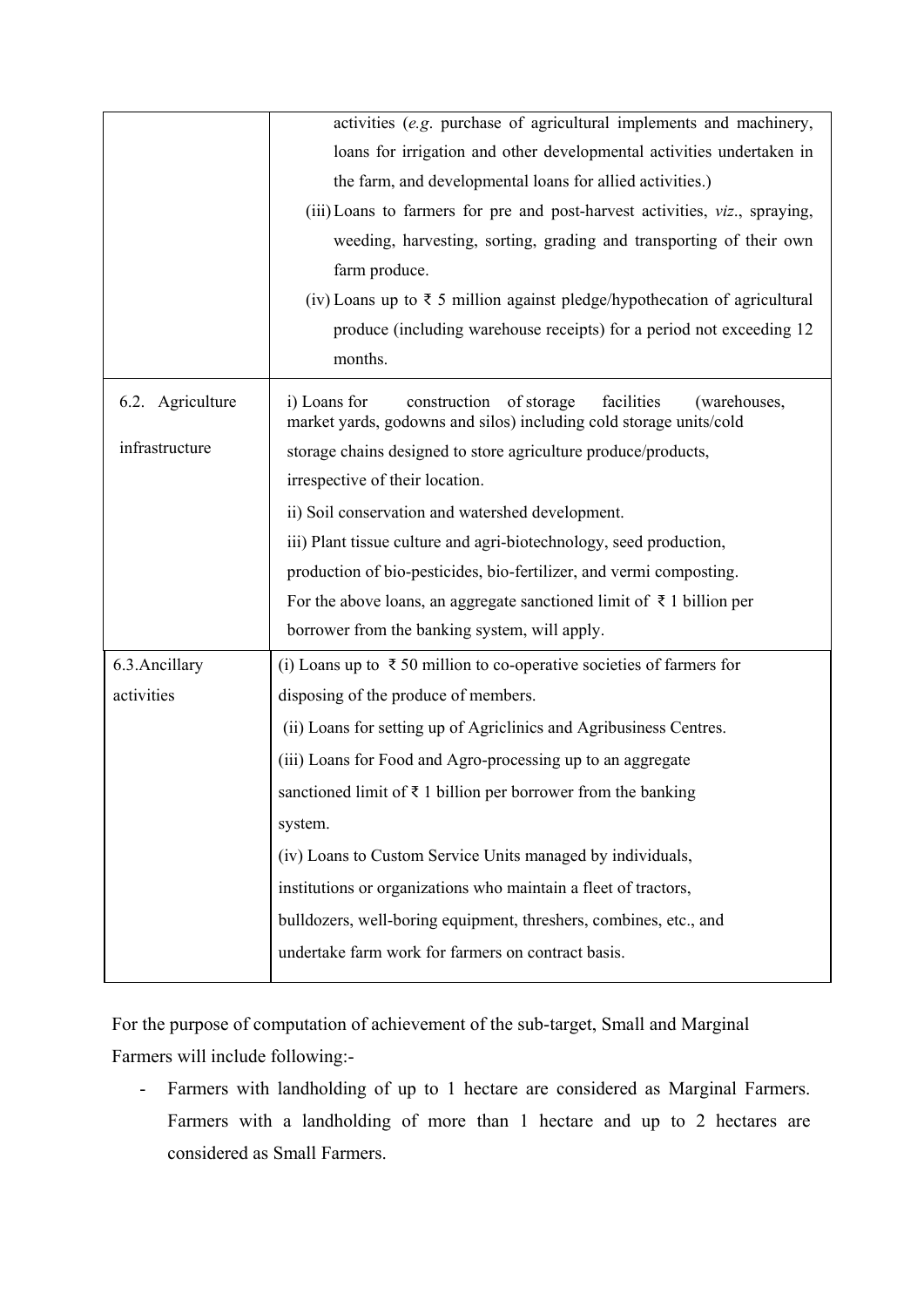- Landless agricultural labourers, tenant farmers, oral lessees and share-croppers, whose share of landholding is within the limits prescribed for small and marginal farmers.
- Loans to Self Help Groups (SHGs) or Joint Liability Groups (JLGs), i.e. groups of individual Small and Marginal farmers directly engaged in Agriculture and Allied Activities provided banks maintain disaggregated data of such items.
- Loans to farmers' producer companies of individual farmers, and co-operatives of farmers directly engaged in Agriculture and Allied Activities, where the membership of Small and Marginal Farmers is not less than 75 per cent by number and whose land-holding share is also not less than 75 per cent of the total land-holding.

## **7. Micro, Small and Medium Enterprises (MSMEs)**

**7.1.** The limits for investment in plant and machinery/equipment for manufacturing / service enterprise, as notified by Ministry of Micro, Small and Medium Enterprises, vide S.O.1642(E) dated September 9, 2006 are as under:-

| <b>Manufacturing Sector</b> |                                                 |  |  |  |
|-----------------------------|-------------------------------------------------|--|--|--|
| <b>Enterprises</b>          | <b>Investment in plant and machinery</b>        |  |  |  |
| Micro Enterprises           | Does not exceed twenty five lakh rupees         |  |  |  |
| <b>Small Enterprises</b>    | More than twenty five lakh rupees but does not  |  |  |  |
|                             | exceed five crore rupees                        |  |  |  |
| <b>Medium Enterprises</b>   | More than five crore rupees but does not exceed |  |  |  |
|                             | ten crore rupees                                |  |  |  |
| <b>Service Sector</b>       |                                                 |  |  |  |
| <b>Enterprises</b>          | <b>Investment in equipment</b>                  |  |  |  |
| Micro Enterprises           | Does not exceed ten lakh rupees                 |  |  |  |
| <b>Small Enterprises</b>    | More than ten lakh rupees but does not exceed   |  |  |  |
|                             | two crore rupees                                |  |  |  |
| <b>Medium Enterprises</b>   | More than two crore rupees but does not exceed  |  |  |  |
|                             | five crore rupees                               |  |  |  |

Bank loans to Micro, Small and Medium Enterprises, for both manufacturing and service sectors are eligible to be classified under the priority sector as per the following norms:

## **7.2. Manufacturing Enterprises**

The Micro, Small and Medium Enterprises engaged in the manufacture or production of goods to any industry specified in the first schedule to the Industries (Development and Regulation) Act, 1951 and as notified by the Government from time to time. The Manufacturing Enterprises are defined in terms of investment in plant and machinery.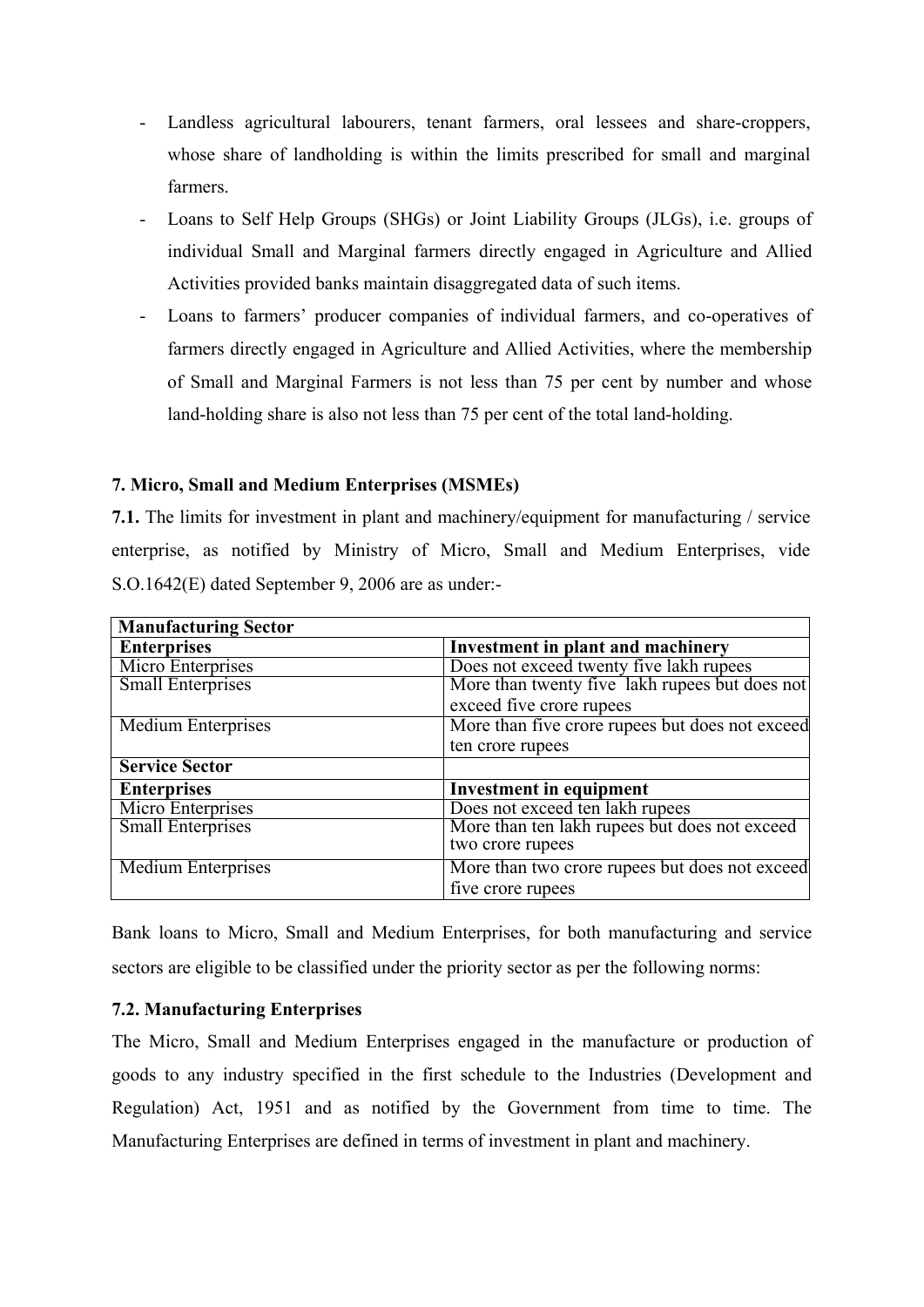## **7.3. Service Enterprises**

All bank loans to MSMEs, engaged in providing or rendering of services as defined in terms of investment in equipment under MSMED Act, 2006, shall qualify under priority sector without any credit cap.

## **7.4. Khadi and Village Industries Sector (KVI)**

All loans to units in the KVI sector will be eligible for classification under the sub-target of 7.5 per cent prescribed for Micro Enterprise under priority sector.

## **7.5. Other Finance to MSMEs**

(i) Loans to entities involved in assisting the decentralized sector in the supply of inputs to and marketing of outputs of artisans, village and cottage industries.

(ii) Loans to co-operatives of producers in the decentralized sector viz. artisans, village and cottage industries.

(iii) Credit outstanding under General Credit Cards (including Artisan Credit Card, Laghu Udyami Card, Swarojgar Credit Card, and Weaver's Card etc. in existence and catering to the non-farm entrepreneurial credit needs of individuals).

**7.6**. To ensure that MSMEs do not remain small and medium units merely to remain eligible for priority sector status, the MSME units will continue to enjoy the priority sector lending status up to three years after they grow out of the MSME category concerned.

## **7.7 Overdrafts under PMJDY:**

In terms of revised guidelines issued by Department of Financial Services, Ministry of Finance, dated September 24, 2018, Overdraft limit to Pradhan Mantri Jan-Dhan Yojana (PMJDY) account holder has been raised to  $\overline{\epsilon}10,000/$ -, age limit of 18-60 years has been revised to 18-65 years and there will not be any conditions attached for overdraft up to ₹2,000/-. These overdrafts will qualify as achievement of the target for lending to Micro Enterprises.

## **8. Education**

Loans to individuals for educational purposes including vocational courses upto  $\bar{\tau}$  1 million irrespective of the sanctioned amount will be considered as eligible for priority sector.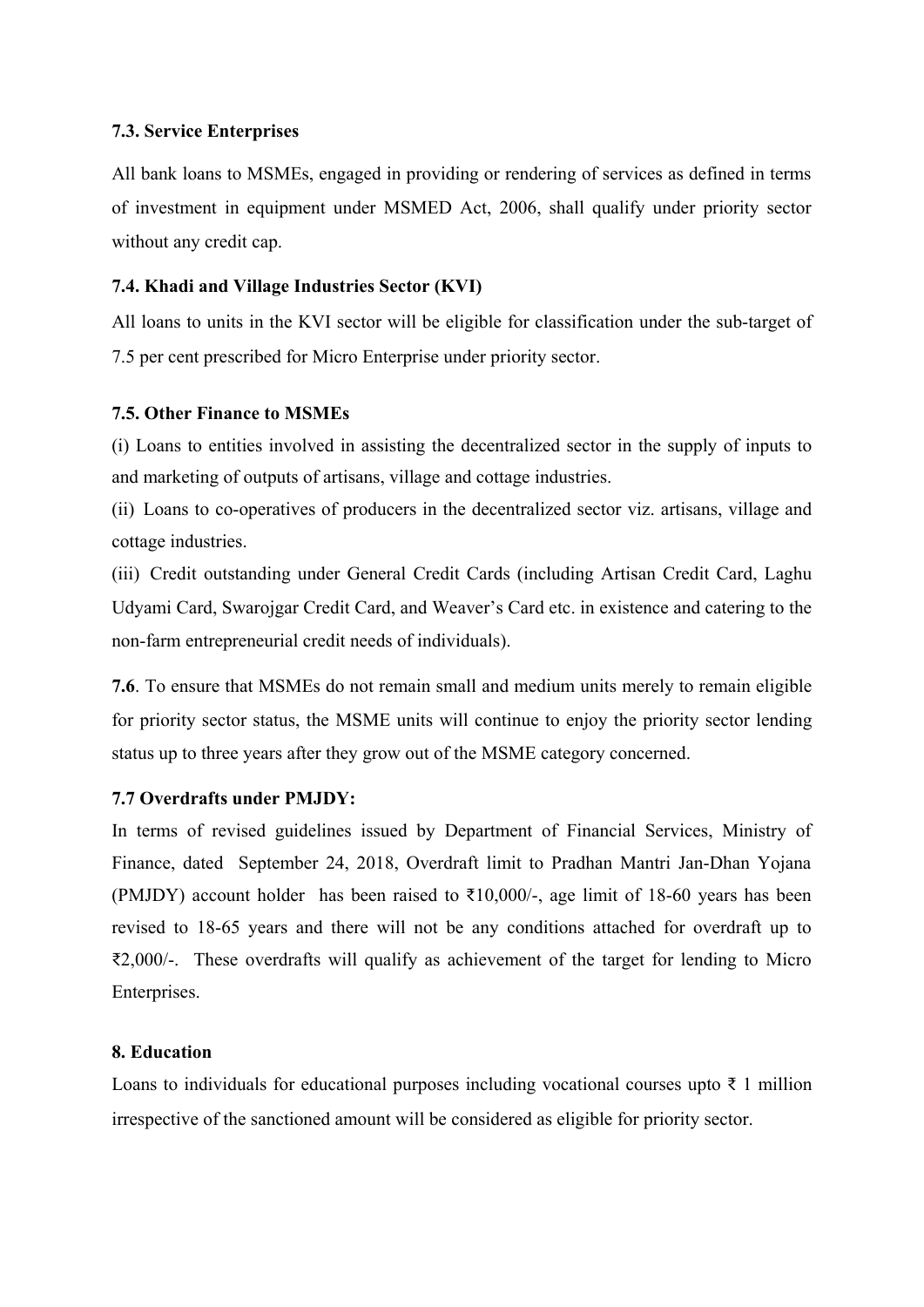#### **9. Housing**

(i) Loans to individuals up to  $\bar{\tau}$  3.5 million in metropolitan centres (with population of one million and above) and  $\bar{\tau}$  2.5 million in other centres for purchase/construction of a dwelling unit per family provided the overall cost of the dwelling unit in the metropolitan centres and at other centres does not exceed ₹ 4.5 million and ₹ 3 million respectively. The housing loans to banks' own employees will be excluded.

(ii) Loans for repairs to damaged dwelling units of families up to  $\bar{\tau}$  0.2 million.

(iii) Bank loans to any governmental agency for construction of dwelling units or for slum clearance and rehabilitation of slum dwellers subject to a ceiling of  $\bar{\tau}$  1 million per dwelling unit.

(iv) The loans sanctioned by banks for housing projects exclusively for the purpose of construction of houses for Economically Weaker Sections (EWS) and Low Income Groups (LIG), the total cost of which does not exceed  $\bar{\tau}$  1 million per dwelling unit. For the purpose of identifying the economically weaker sections and low income groups, the family income limit is revised to ₹ 0.3 million per annum for EWS and ₹ 0.6 million per annum for LIG, in alignment with the income criteria specified under the Pradhan Mantri Awas Yojana.

#### **10. Social Infrastructure**

Bank loans up to a limit of  $\bar{\tau}$  50 million per borrower for building social infrastructure for activities namely schools, health care facilities, drinking water facilities, sanitation facilities, construction/refurbishment of household toilets and household level water improvements in Tier II to Tier VI centres.

#### **11. Renewable Energy**

Bank loans up to a limit of  $\bar{\tau}$  150 million to borrowers for purposes like solar based power generators, biomass based power generators, wind mills, micro-hydel plants and for nonconventional energy based public utilities viz. street lighting systems, and remote village electrification. For individual households, the loan limit will be  $\bar{\tau}$  1 million per borrower.

## **12. Others**

**12.1** Loans not exceeding ₹ 50,000/- per borrower provided directly by banks to individuals and their SHG/JLG, provided the individual borrower's household annual income in rural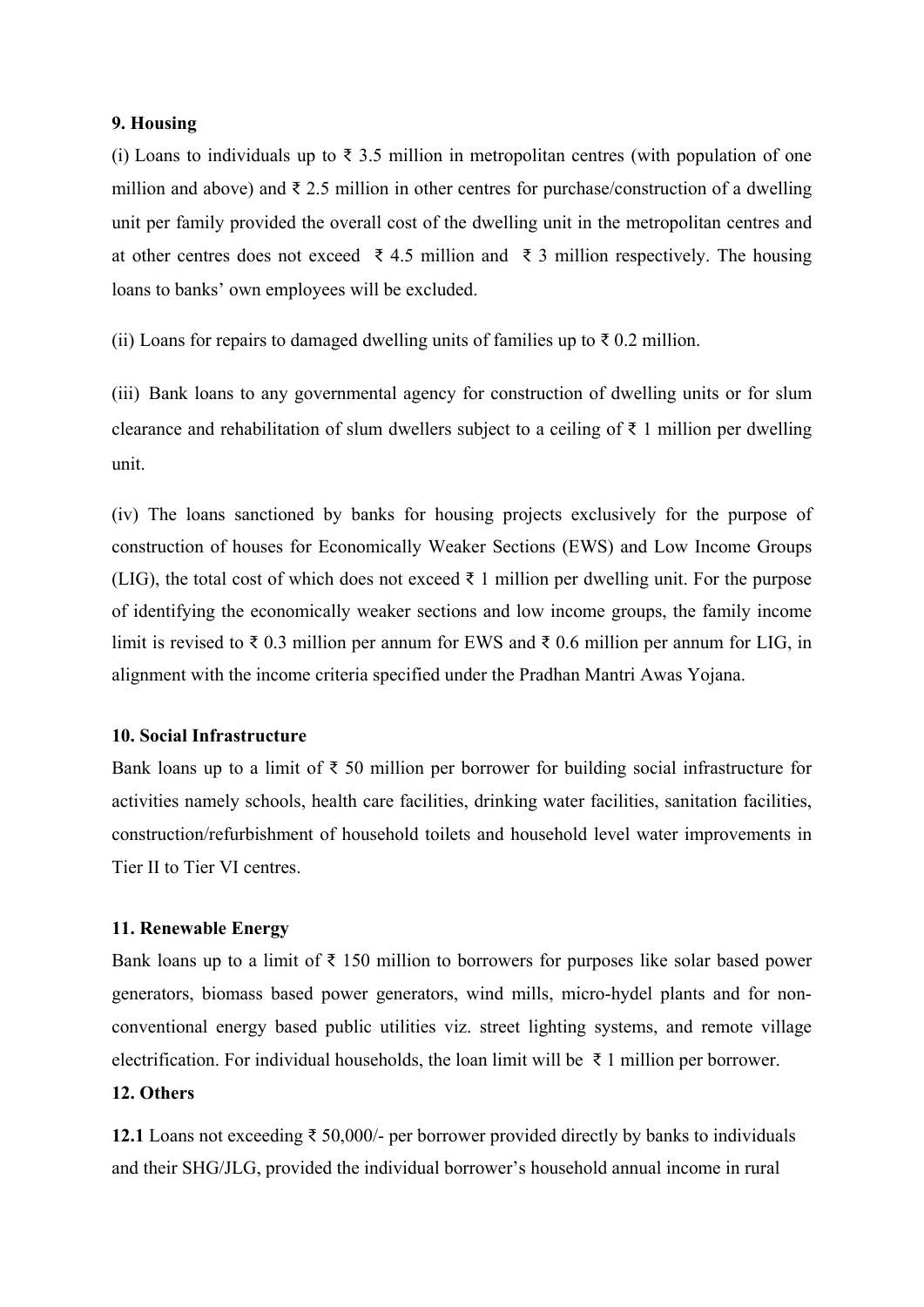areas does not exceed ₹ 0.1 million and for non-rural areas it does not exceed ₹ 0.16 million.

**12.2** Loans to distressed persons [other than farmers already included under 6.1(A) (v)] not exceeding  $\bar{\tau}$  0.1 million per borrower to prepay their debt to non-institutional lenders.

**12.3** Loans sanctioned to State Sponsored Organisations for Scheduled Castes/ Scheduled Tribes for the specific purpose of purchase and supply of inputs and/or the marketing of the outputs of the beneficiaries of these organisations.

## **13. Weaker Sections**

Priority sector loans to the following borrowers will be considered under Weaker

Sections category:-

| No.            | Category                                                                                                          |  |  |
|----------------|-------------------------------------------------------------------------------------------------------------------|--|--|
| (i)            | <b>Small and Marginal Farmers</b>                                                                                 |  |  |
| (ii)           | Artisans, village and cottage industries where individual credit limits do not exceed $\bar{\tau}$ 0.1<br>million |  |  |
| (iii)          | Beneficiaries under Government Sponsored Schemes such as National Rural Livelihood                                |  |  |
|                | Mission (NRLM), National Urban Livelihood Mission (NULM) and Self Employment                                      |  |  |
|                | Scheme for Rehabilitation of Manual Scavengers (SRMS)                                                             |  |  |
| (iv)           | Scheduled Castes and Scheduled Tribes                                                                             |  |  |
| (v)            | Beneficiaries of Differential Rate of Interest (DRI) scheme                                                       |  |  |
| (vi)           | Self Help Groups                                                                                                  |  |  |
| (vii)          | Distressed farmers indebted to non-institutional lenders                                                          |  |  |
| (viii)         | Distressed persons other than farmers, with loan amount not exceeding ₹ 0.1 million per                           |  |  |
|                | borrower to prepay their debt to non-institutional lenders                                                        |  |  |
| (ix)           | Individual women beneficiaries up to $\bar{\tau}$ 0.1 million per borrower                                        |  |  |
| $(\mathbf{x})$ | Persons with disabilities                                                                                         |  |  |
| $(x_i)$        | Overdraft limit to PMJDY account holder upto $\bar{\tau}$ 10,000/- with age limit of 18-65 years                  |  |  |
| (X11)          | Minority communities as may be notified by Government of India from time to time                                  |  |  |

In States, where one of the minority communities notified is, in fact, in majority, item (xii) will cover only the other notified minorities. These States/ Union Territories are Jammu & Kashmir, Punjab, Meghalaya, Mizoram, Nagaland and Lakshadweep.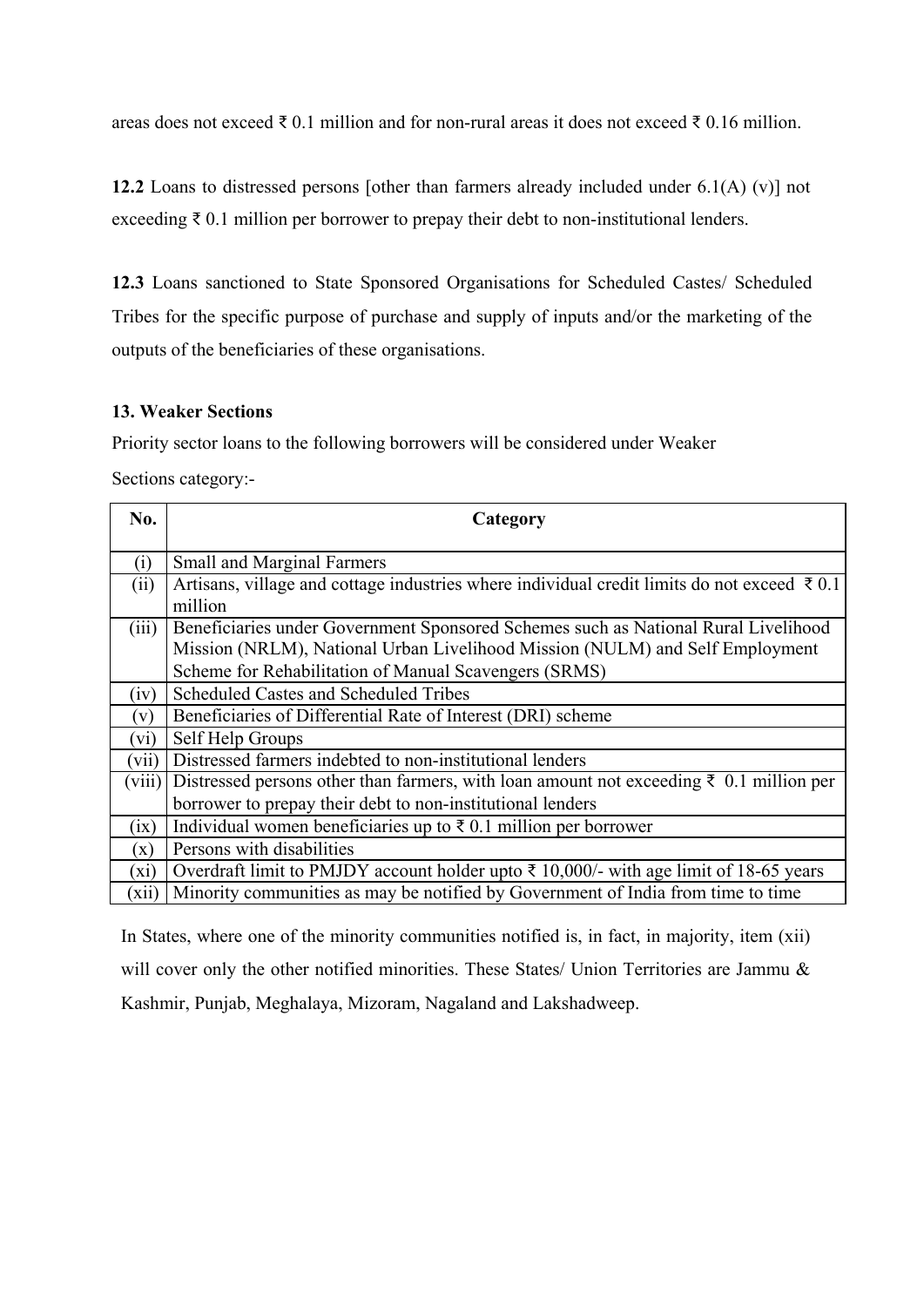# **CHAPTER IV MISCELLANEOUS**

#### **14. Priority Sector Lending Certificates**

The outstanding priority sector lending certificates bought by banks will be eligible for classification under respective categories of priority sector provided the assets are originated by banks, are eligible to be classified as priority sector advances and fulfil the Reserve Bank of India guidelines on Priority Sector Lending Certificates issued vide [Circular](https://www.rbi.org.in/Scripts/NotificationUser.aspx?Id=10339&Mode=0)  [FIDD.CO.Plan.BC.23/04.09.001/2015-16 dated April](https://www.rbi.org.in/Scripts/NotificationUser.aspx?Id=10339&Mode=0) [7, 2016.](https://www.rbi.org.in/Scripts/NotificationUser.aspx?Id=10339&Mode=0)

#### **15. Monitoring:**

The data on priority sector advances has to be furnished by RRBs to NABARD at quarterly and annual intervals. The [quarterly](http://rbidocs.rbi.org.in/rdocs/content/docs/QF27062019_AN.xls) and [annual](http://rbidocs.rbi.org.in/rdocs/content/docs/ANNF27062019_AN.xls) reporting formats are annexed. For the purpose of calculation of priority sector lending targets, total outstanding will be calculated as on corresponding date of the previous year. (i.e. for reporting PSL data for quarter ending June 2019, total outstanding will be considered as on June 30 2018).

## **16. Other Guidelines**

RRBs can issue Inter Bank Participation Certificates (IBPCs) to Scheduled Commercial Banks in respect of their priority sector advances in excess of 75 per cent of their outstanding advances.

#### **17. Common guidelines for priority sector loans**

RRBs should comply with the following common guidelines for all categories of advances under the priority sector.

#### **(i) Rate of interest**

The rate of interest on bank loans will be as per directives issued by our Department of Banking Regulation from time to time.

#### **(ii) Service charges**

No loan related and adhoc service charges/inspection charges should be levied on priority sector loans up to  $\bar{\tau}$  25,000. In case of lending to SHGs/JLGs, the loan limit shall be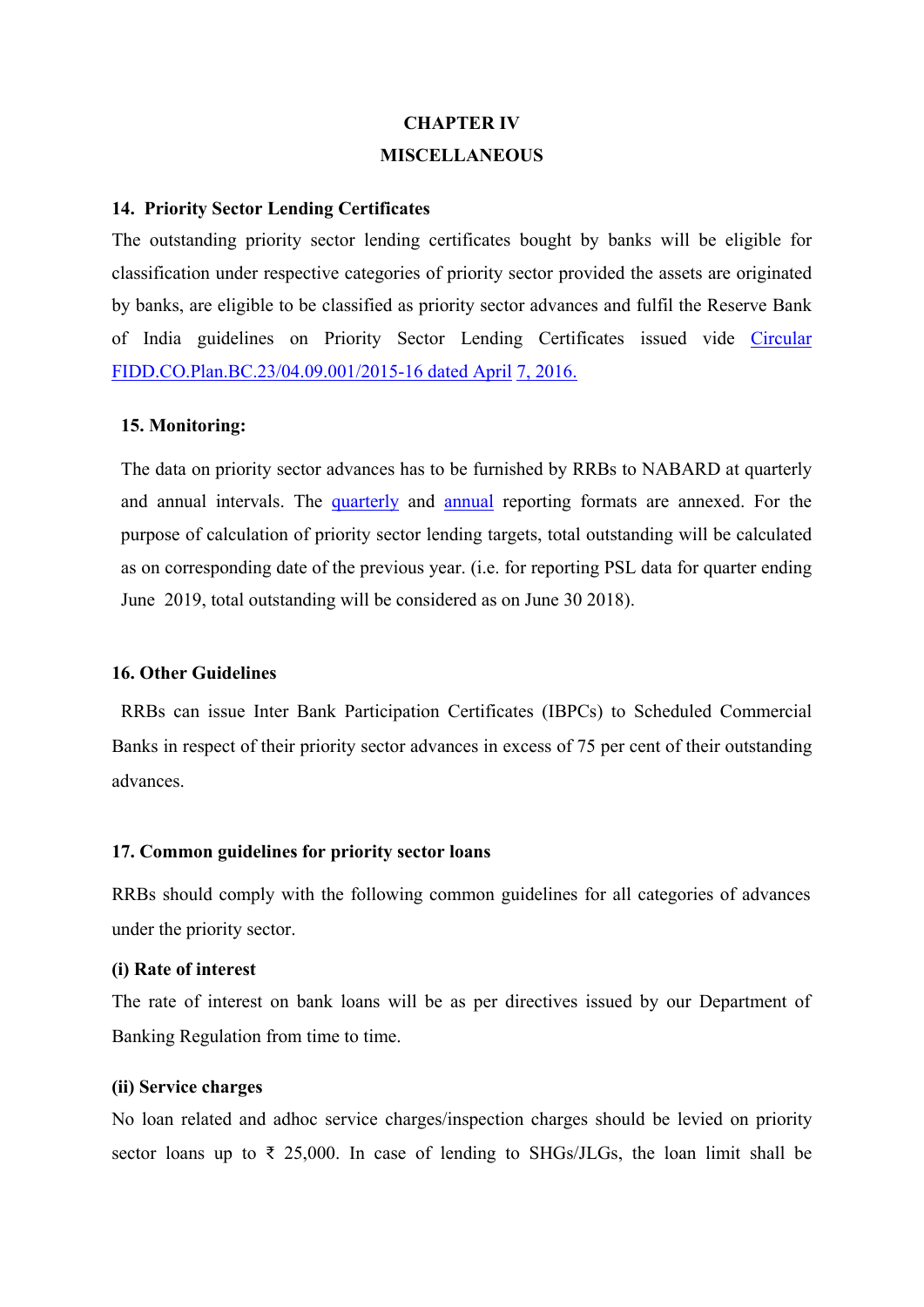applicable per member of SHG/JLG and not to the group as a whole.

## **(iii) Receipt, Sanction/Rejection/Disbursement Register**

A register/ electronic record should be maintained by the bank, wherein the date of receipt, sanction/rejection/disbursement with reasons thereof, etc., should be recorded. The register/electronic record should be made available to all inspecting agencies.

## **(iv) Issue of Acknowledgement of Loan Applications**

Banks should provide acknowledgement for loan applications received under priority sector loans. Bank Boards should prescribe a time limit within which the bank communicates its decision in writing to the applicants.

## **18. Amendments**

These directions are subject to any further instructions that may be issued by the RBI from time to time.

Banks should ensure that loans extended under priority sector are for approved purposes and the end use is continuously monitored. The banks should put in place proper internal controls and systems in this regard.

\*\*\*\*\*\*\*\*\*\*\*\*\*\*\*\*\*\*\*\*\*